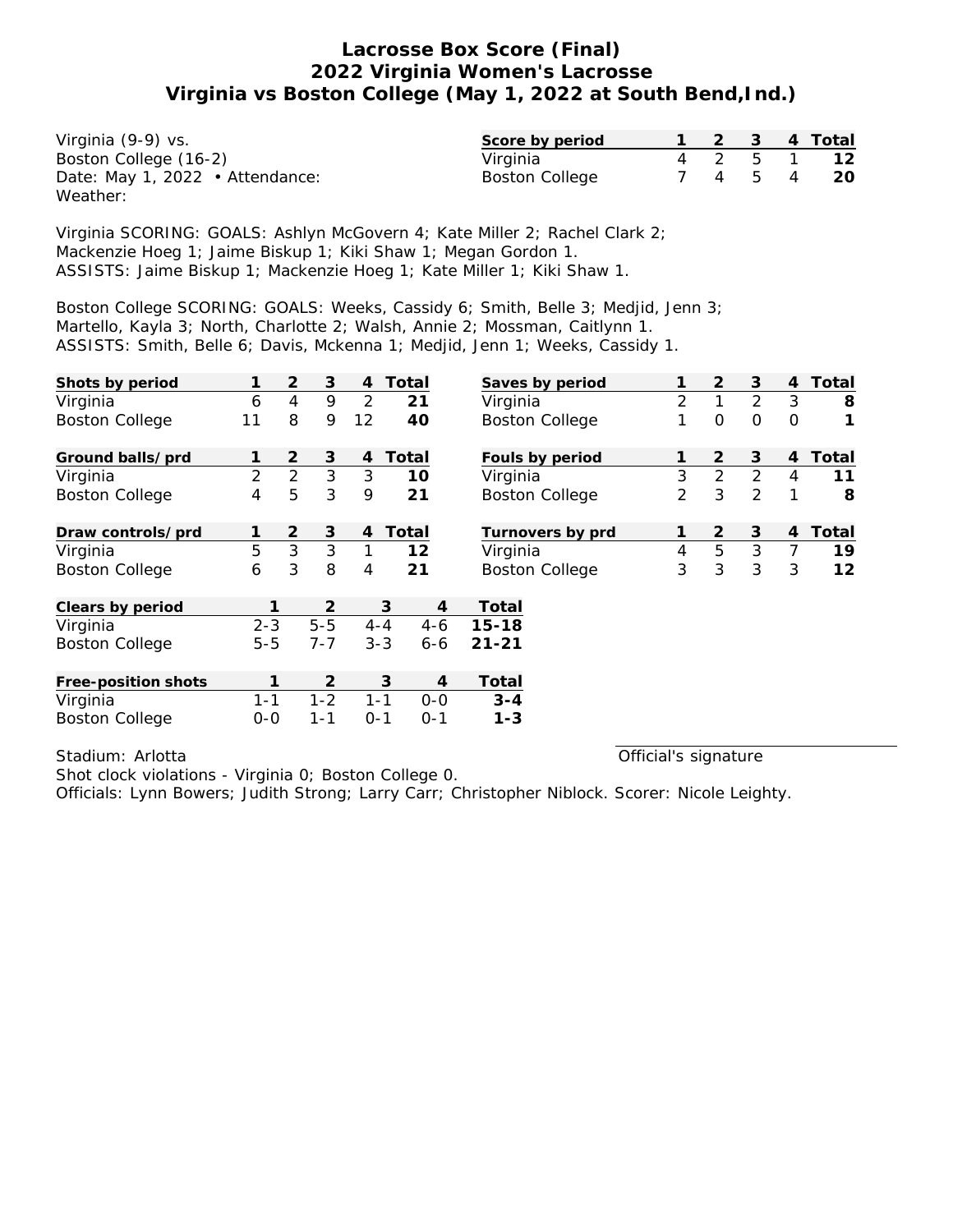**Boston College**

| Pos | ##                    | Player                        | G              | A              | Pts Sh        |                | SO GB DC       |               |    | <b>FPS</b> | TO | СT             | Fo            |
|-----|-----------------------|-------------------------------|----------------|----------------|---------------|----------------|----------------|---------------|----|------------|----|----------------|---------------|
| g   | 1                     | Hall, Rachel                  |                |                |               |                |                | 3             |    |            |    |                |               |
| m   | 5                     | Smith, Belle                  | 3              | 6              | 9             | 7              | 4              |               |    |            |    | 1              | 1             |
| a   | 7                     | Mossman, Caitlynn             | 1              |                | 1             | 1              | 1              |               |    |            | 1  | 1              |               |
| a   | 8                     | North, Charlotte              | $\mathcal{P}$  | $\overline{a}$ | $\mathcal{P}$ | 8              | 7              |               | 5  |            | 4  |                |               |
| m   | 12                    | Weeks, Cassidy                | 6              | 1              | 7             | 7              | 6              | 1             |    | $1 - 1$    | 1  | $\overline{2}$ |               |
| d   | 13                    | Welch, Melanie                |                |                |               |                |                | 3             |    |            |    |                |               |
| d   | 27                    | Taylor, Courtney              |                |                |               |                |                | 2             | 6  |            |    | 1              |               |
| d   | 28                    | Schleicher, Hollie            |                |                |               |                |                | $\mathcal{P}$ | 10 |            | 1  |                | 2             |
| a   | 35                    | Medjid, Jenn                  | 3              | 1              | 4             | 4              | 3              |               |    |            | 2  |                |               |
| a   | 38                    | Martello, Kayla               | 3              |                | 3             | 6              | 3              |               |    |            |    | 1              | 1             |
| d   | 42                    | Roman, Hunter                 |                |                |               |                |                | 3             |    |            |    | 2              | $\mathcal{P}$ |
| d   | 45                    | Scales, Sydney                |                |                |               |                |                | $\mathcal{P}$ |    |            |    | 1              |               |
|     |                       | -- Substitutes --             |                |                |               |                |                |               |    |            |    |                |               |
|     | 2                     | Hasselbeck, Mallory           |                |                |               |                |                |               |    |            | 1  |                | 1             |
|     | 3                     | Walsh, Annie                  | $\overline{2}$ |                | 2             | 3              | $\overline{2}$ |               |    | $0 - 1$    |    |                |               |
|     | 16                    | Reynolds, Andrea              |                |                |               | $\overline{2}$ | 1              |               |    | $0 - 1$    | 1  | 2              |               |
|     | 18                    | Smith, Ryan                   |                |                |               |                |                |               |    |            |    |                |               |
|     | 20                    | Davis, Mckenna                |                | 1              |               | $\overline{2}$ |                |               |    |            | 1  |                |               |
|     |                       | Totals                        | 20             | 9              | 29            | 40             | 28             | 21            | 21 | $1 - 3$    | 12 | 12             | 8             |
|     |                       |                               |                |                |               |                |                |               |    |            |    |                |               |
| #   |                       | <b>Minutes</b><br>Goalkeepers |                |                | GА            | W/L            |                | Saves         |    |            |    |                |               |
| 1   | 60:00<br>Hall, Rachel |                               |                | 12<br>W        |               |                |                |               |    |            |    |                |               |

Win-Hall, Rachel (16-2).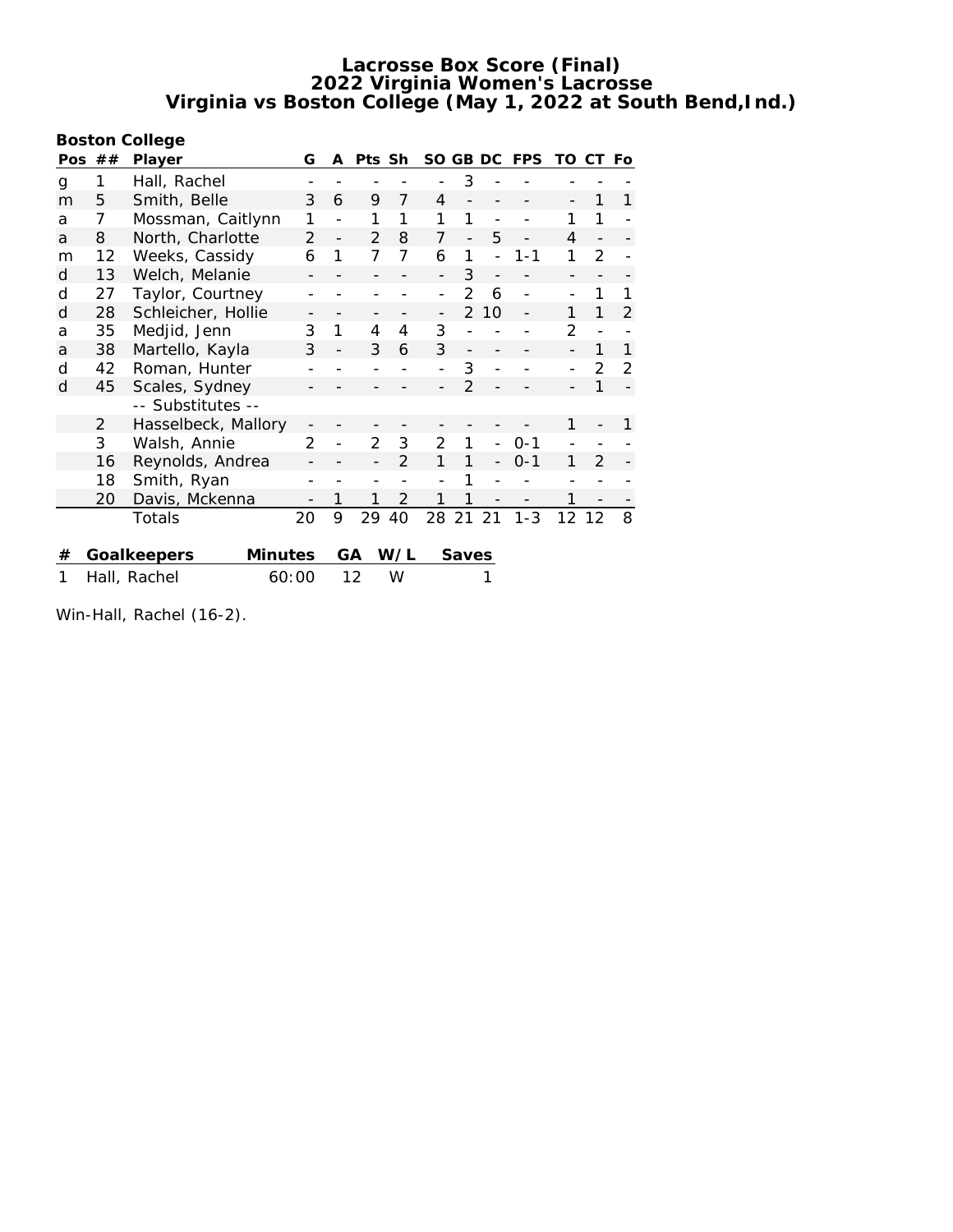|    | Virginia      |                        |               |    |                |                |                |                |                |            |                   |               |    |
|----|---------------|------------------------|---------------|----|----------------|----------------|----------------|----------------|----------------|------------|-------------------|---------------|----|
|    | Pos $##$      | Player                 | G             | A  | Pts Sh         |                | SO GB DC       |                |                | <b>FPS</b> | TO                | СT            | Fo |
| m  | $\mathcal{P}$ | Devon Whitaker         |               |    |                |                |                | 1              |                |            | 1                 | 1             | 3  |
| d  | 3             | Nina Garfinkel         |               |    |                |                |                | 1              |                |            | $\overline{2}$    |               | 1  |
| m  | 5             | Rachel Clark           | 2             |    | 2              | 3              | 2              |                |                | $1 - 2$    | 3                 |               |    |
| m  | 7             | Mackenzie Hoeg         | 1             | 1  | $\mathcal{P}$  | 3              | 1              | 3              | 1              | $1 - 1$    | 3                 | $\mathcal{P}$ | 1  |
| a  | 14            | Morgan Schwab          |               |    |                |                |                | 1              |                |            | 1                 |               |    |
| m  | 15            | Aubrey Williams        |               |    | -              |                |                |                | 8              |            | $\qquad \qquad -$ |               | 2  |
| a  | 16            | Ashlyn McGovern        | 4             |    | 4              | 4              | 4              | 1              |                | $1 - 1$    | 4                 |               |    |
| m  | 23            | Kiki Shaw              | 1             | 1  | $\mathfrak{D}$ | 3              | 1              |                | $\overline{2}$ |            |                   |               |    |
| d  | 26            | Megan Gordon           | 1             |    | 1              | 1              | 1              |                |                |            |                   |               |    |
| m  | 28            | Maggie Bostain         |               |    |                | 1              |                |                |                |            |                   | 1             |    |
| m  | 36            | Ellena Schildmeyer     |               |    |                |                |                | $\mathfrak{D}$ |                |            | 1                 | 1             |    |
| g  | 51            | Ashley Vernon          |               |    |                |                |                |                |                |            |                   |               |    |
|    |               | -- Substitutes --      |               |    |                |                |                |                |                |            |                   |               |    |
|    | 6             | Abby Jansen            |               |    |                |                |                |                |                |            |                   |               |    |
|    | 8             | Jaime Biskup           | 1             | 1  | 2              | 3              | $\overline{2}$ |                |                |            |                   |               |    |
|    | 11            | Abby Manalang          |               |    |                | 1              |                |                | 1              |            | $\overline{2}$    |               |    |
|    | 21            | Kate Miller            | $\mathcal{P}$ | 1  | 3              | $\overline{2}$ | $\overline{2}$ |                |                |            | 1                 |               |    |
|    | 29            | <b>Braeden Dial</b>    |               |    |                |                |                |                |                |            |                   |               |    |
|    | 37            | Myla Grace Barnett     |               |    |                |                |                |                |                |            | 1                 |               |    |
|    |               | Totals                 | 12            | 4  | 16             | -21            | 13 10          |                | 12             | $3 - 4$    | 19                | 5             | 11 |
|    |               |                        |               |    |                |                |                |                |                |            |                   |               |    |
| #  |               | Minutes<br>Goalkeepers |               | GA |                | W/L            |                | Saves          |                |            |                   |               |    |
| 51 | Ashley Vernon |                        | 47:20         |    | 17             | L              |                |                | 6              |            |                   |               |    |
| 6  | Abby Jansen   |                        | 12:40         |    | 3              |                |                |                | 2              |            |                   |               |    |

Loss-Ashley Vernon (9-9).